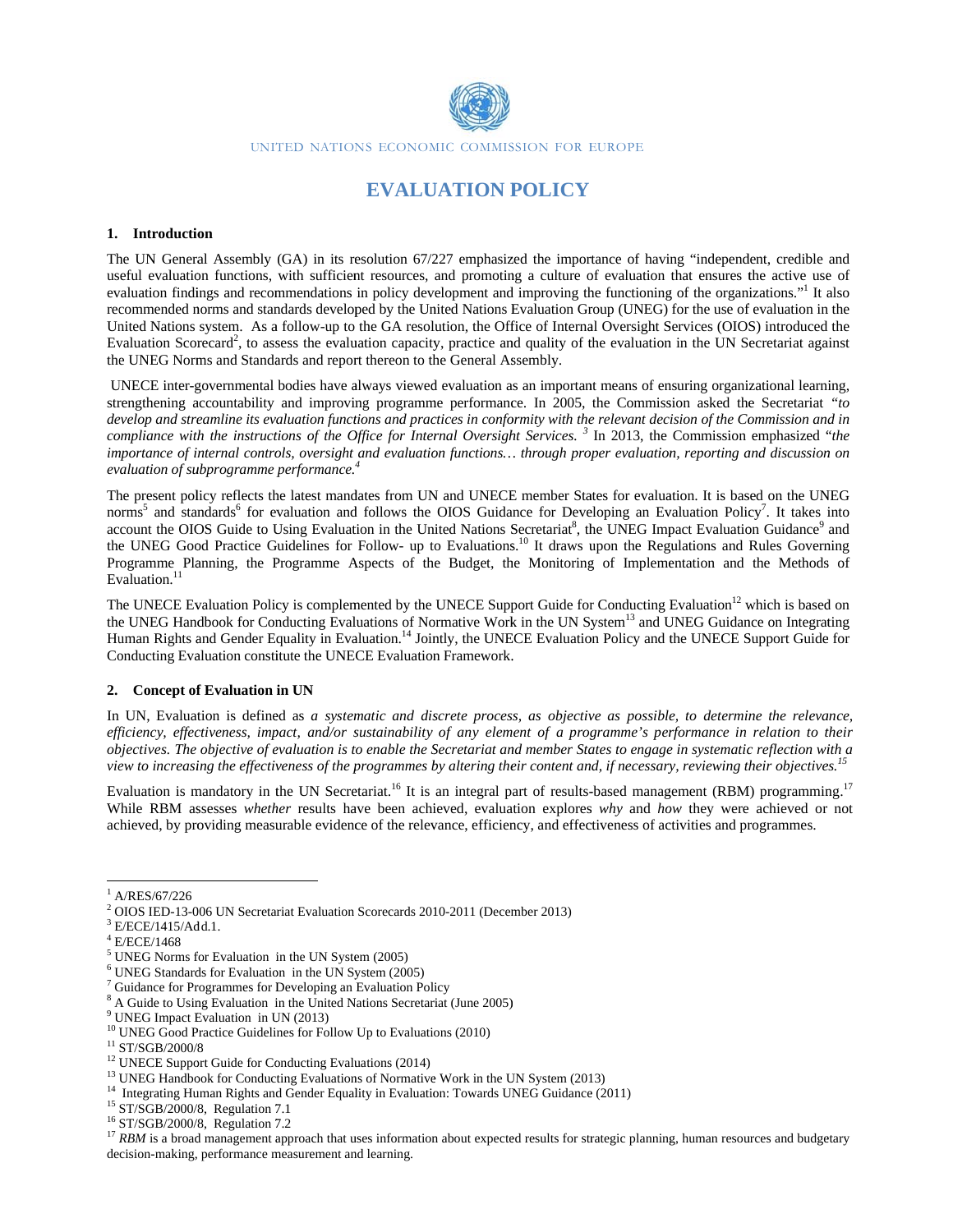#### **3. Purpose and Use of Evaluation in UNECE**

A properly designed and conducted evaluation should provide answers to three key questions: (i) are we doing the right thing; (ii) are we doing it right; and (iii) are there more efficient ways of achieving our expected results?

UNECE Evaluations are conducted to:

- Review and reaffirm the *relevance<sup>18</sup>* of activities in light of UNECE's broad programme objectives;
- Assess the *effectiveness*<sup>19</sup> of activities in achieving expected results;
- Assess the *efficiency* <sup>20</sup> with which these activities are implemented;
- Assess the *impact*<sup>21</sup> of UNECE's work; and
- Assess the extent to which UNECE's work leads to successful and *sustained* 22 development results.

UNECE evaluations serve as a source of evidence of achievements in the past and an agent of change in the future. In particular, UNECE evaluations aim to:

- promote organizational learning, by identifying lessons learned and best practices;
- contribute to improvement of programme performance; and
- ensure accountability of the Secretariat  $^{23}$  to member States, senior leadership, donors, and beneficiaries.

The value of UNECE evaluations is determined by (i) the relevance of evaluations in terms of their importance and timing; (ii) the credibility of evaluations which is determined by their independence and impartiality; (iii) acceptance of recommendations by the stakeholders; and (iv) the appropriateness of the management response to evaluations' recommendations.

## **4. UNECE Institutional Framework for Evaluation**

- i. **The Commission** is responsible for providing strategic guidance and ensuring sound governance of UNECE.<sup>24</sup> As the inter-sessional governing body of the Commission, the Executive Committee approves UNECE's Evaluation Policy and biennial Evaluation Plan.<sup>2</sup>
- ii. The **Executive Secretary** is responsible for fostering an enabling environment for evaluation and ensuring that:
	- the UNECE evaluation is adequately resourced and budgeted,
	- the UNECE evaluations contribute to evidence based decision-making, programme management and organizational learning;<sup>26</sup>
	- the UNECE evaluations are conducted in an independent and impartial way;  $27$
	- the UNECE evaluation findings are made available to all stakeholders, other parts of the UN Secretariat and the public;  $28$
	- all follow-up measures to UNECE evaluations are implemented.<sup>29</sup>

The commitment of the Executive Secretary to evaluation is reflected in the Senior Management Compact, and cascades down to all staff through the e-Performance of the senior managers.<sup>30</sup>

<sup>&</sup>lt;sup>18</sup> *Relevance* is the extent to which an activity, expected accomplishment or strategy is pertinent or significant for achieving the related objective, and the extent to which the objective is significant to the problem addressed. Retrospectively, the question of relevance often becomes a question as to whether the objectives of an intervention or its design are still appropriate given changed circumstances.<br><sup>19</sup> *Effectiveness* is a measure of the extent to which an activity attains its objective

which signifies that activities use the least costly resources possible in order to achieve the desired results. This requires comparing alternative approaches to achieving the same outputs, to see whether the most efficient process has been adopted.<br><sup>21</sup> Impact is, in general, an expression of the changes produced in a situation as the result of an activit

positive and negative, primary and secondary long-term effects produced by an intervention, directly or indirectly, intended or unintended. The impact may also refer to the ultimate, highest level, or end outcome of an activity/set of activities.

<sup>&</sup>lt;sup>22</sup> *Sustainability* measures whether the benefits of an activity are likely to continue after the external funding has been withdrawn. The probability of continued long-term benefit.<br><sup>23</sup> Agosuntability is defined as "th

Accountability is defined as "the obligation of the Secretariat and its staff members to be answerable for all decisions made and actions taken by them, and to be responsible for honouring their commitments, without qualification or exception. Accountability includes achieving objectives and high-quality results in a timely and cost-effective manner, in fully implementing and delivering on all mandates to the Secretariat approved by the United Nations intergovernmental bodies and other subsidiary organs established by them in compliance with all resolutions, regulations, rules and ethical standards; truthful, objective, accurate and timely reporting on performance results; responsible stewardship of funds and resources; all aspects of performance, including a clearly defined system of rewards and sanctions; and with due recognition to the important role of the oversight bodies and in full compliance with accepted recommendations." (A/RES/ 64/259)

<sup>&</sup>lt;sup>24</sup> E/ECE/778/Rev.5 Terms of Reference and rules of Procedure of the Economic Commission for Europe

 $^{25}$  UNEG Standard 1.2, and TOR for EXCOM  $^{26}$  UNEG Norm 2.6 and 2.7  $\,$ 

 $^\mathrm{27}$  UNEG Norm 2.4

 $^{28}$  UNEG Norm  $2.7\,$ 

 $29$  UNEG Norm 2.6

<sup>30</sup> UNECE Accountability Framework (2012)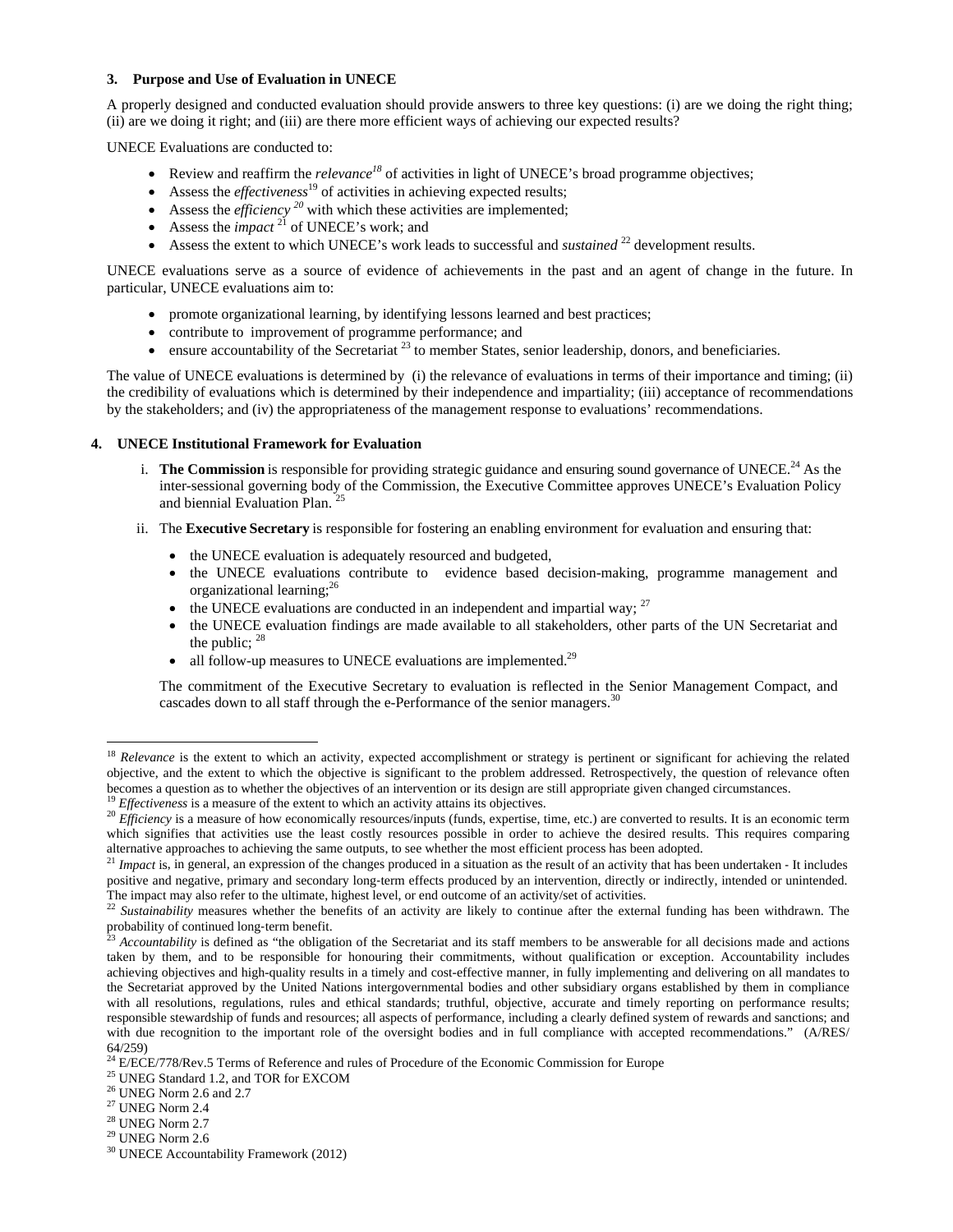- iii. The **Programme Management Unit (PMU)** supports the Executive Secretary in his/her efforts to ensure the consistent application of evaluation norms and standards across UNECE. In particular, the PMU:
	- Acts as the focal point for all evaluations of UNECE;
	- Ensures that the UNECE evaluation policies and guidelines reflect mandates and meet requirements for evaluation from the UN General Assembly and other relevant bodies;
	- Coordinates the development and oversees the implementation of the UNECE biennial evaluation workplan;
	- Ensures the compliance and oversight of all evaluations with the UNEG Norms and Standards;
	- Manages internal evaluations at the programme level requested by the Commission;
	- Provides guidance for and oversees the conduct of the subprogramme level evaluations;
	- Monitors and reports on the implementation of recommendations from external evaluations;
	- Provides advice and develops tools to support the internal evaluations;
	- Organizes workshops and provides training on evaluation;
	- Establishes and maintains a roster of evaluators with relevant background, working experience and evaluation competencies;
	- Disseminates best evaluation practices of other UN entities in UNECE;
	- Manages a repository of the UNECE internal evaluations;
	- Maintains the public and internal UNECE websites on evaluation; and
	- Contributes to the development of UN evaluation policies and tools through UNEG.

#### iv. **Under the guidance of the Programme Management Unit, the Divisions:**

- Implement internal evaluations at the subprogramme level;
- Ensure that internal evaluations at the subprogramme level are properly budgeted and adequately resourced;
- Ensure that internal evaluations at the subprogramme level meet UNEG norms and standards ;
- Ensure the proper disclosure and dissemination of internal evaluations at the subprogramme level;
- Report about the results of internal evaluations at the subprogramme level to the Sectoral Committees;
- Prepare a formal management response<sup>31</sup> to internal evaluations at the subprogramme level for the approval of the Executive Secretary; and
- Ensure effective follow-up to internal evaluations at the subprogramme level.

#### **5. Types of Evaluations in UNECE**

There are two types of evaluations in the UNECE: (a) external evaluation or evaluation in which the evaluation function is located externally, i.e. outside UNECE and (b) internal evaluation or evaluation in which the evaluation function is located internally, i.e. within the UNECE.

#### *A. External Evaluation*

External evaluations of UNECE are managed and conducted by independent UN oversight bodies such as the Office for Internal Oversight Services (OIOS) and the Joint Inspection Unit (JIU). These evaluations have either a broad thematic scope (thematic evaluations) or address issues of strategic importance (strategic evaluations) for the Organization (in case of OIOS) or the entire United Nations system (in case of JIU). The results of these evaluations are reported to the General Assembly and the implementation of the recommendations from these oversight bodies is monitored.

External evaluations of extra budgetary (XB) projects of traditional (OECD/DAC) donors are usually determined by their evaluation policies. Such evaluations are normally managed by a development agency and conducted by an independent team of consultants or a consultancy firm. To this end, sufficient resources are budgeted at the planning stage, to conduct a credible and independent evaluation at any stage of the project.

#### *B. Internal Evaluation*

UNECE conducts four internal evaluations per biennium: three evaluations at the subprogramme level, and one evaluation at the programme level. Programme level internal evaluations are implemented by PMU. Internal evaluations at the subprogramme level are implemented by the Divisions under the guidance and oversight of PMU. Both programme and subprogramme level internal evaluations are conducted by consultant(s), to increase independence and impartiality in all evaluations conducted in UNECE

All projects funded from the UN Development Account and extra budgetary projects with a budget at or above USD 250,000 are subject to internal evaluation. To this end, at least 2% of the project budget should be set aside at the planning stage, to engage a consultant for conducting the evaluation upon the completion of the project.

#### **6. Resources for UNECE internal evaluations**

In addition to consultancy and staff costs related to evaluation in the regular budget, the Executive Secretary and subprogrammes can mobilize extra budgetary and in-kind resources from donors for conducting internal evaluations.

 <sup>31</sup> UNEG Standard 3.17